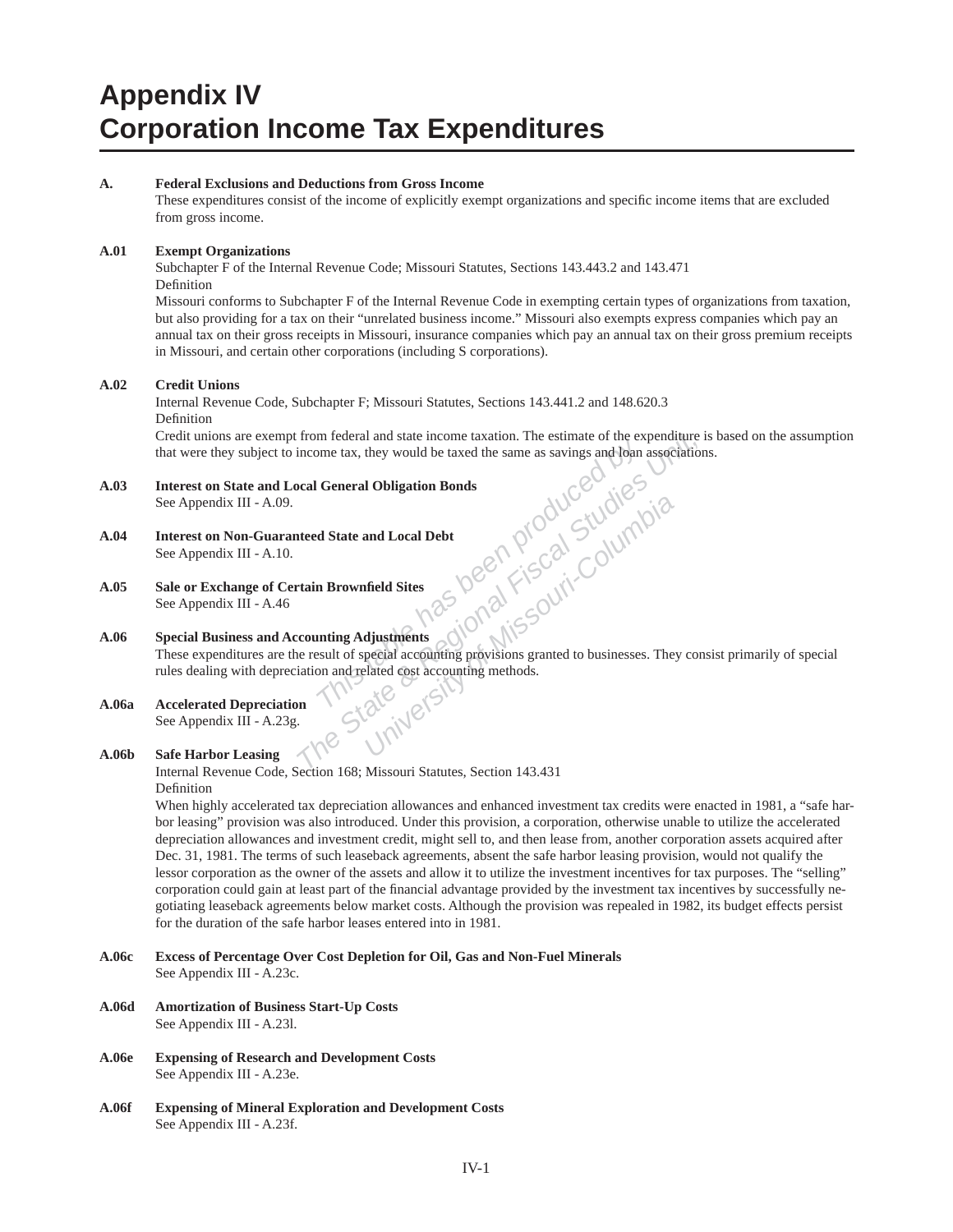**A.06g Expensing of Certain Capital Outlays and Special Cash Accounting Rules for Farmers** See Appendix III - A.23d.

#### **A.06h Charitable Contributions**

See Appendix III - C.05.

#### **A.06i Excess Reserve for Bad Debts**

Internal Revenue Code, Section 166; Missouri Statutes, Section 143.431 Definition

Since 1986, only commercial banks with less than \$500 million in assets, mutual savings banks, and savings and loan associations are provided a subsidy. They are permitted to deduct additions to bad debt reserves in excess of actually experienced losses. Under prior law, all commercial banks were eligible for such treatment. Under the Tax Reform Act of 1986, the deduction for additions to loss reserves, allowed qualifying mutual savings banks and savings and loan associations, was reduced from 40 percent of otherwise taxable income to 8 percent. To qualify, the thrift institutions must maintain a specified fraction of their assets in the form of mortgages, primarily residential.

# **A.06j Seven-Year Amortization for Reforestation Expenditures**

See Appendix III - A.23a.

**A.06k Rehabilitation of Housing**

See Appendix III - A.23i.

#### **A.06l1 Income of Foreign Sales Corporations (FSC)**

Internal Revenue Code, Section 921-927; Missouri Statutes, Section 143.431 Definition

The Foreign Sales Corporation (FSC) provisions exempt from tax a portion of U.S. exporters' foreign trading income to reflect the FSC's sales functions as foreign corporations. These provisions conform to the General Agreement on Tariffs and Trade (GATT).

# **A.06l2 Extraterritorial Income Exclusion**

Internal Revenue Code, Section 114, 941, 942; Missouri Statutes, Section 143.451 Definition

**The Component CEO CONTROVIDE SECTS CONTROVED EXECUTED**<br>
The provisions as foreign corporations. These provisions conform<br> **The provisions conform**<br> **The provisions conform**<br> **The provisions conform**<br> **The Exclusion**<br> **The The State Corporations (FSC)**<br> **The State Biomannistic State Associal ASS (Proportions as foreign corporations. These provisions conform to the Gene<br>
<b>The Exclusion**<br> **The Exclusion**<br> **The Exclusion**<br> **The Exclusion State SC**) provisions exempt from tax a portion of U.S. exports foreign corporations. These provisions conform to the model of Missouri-Columbia Columbia Columbia ax liability, a taxpayer may exclude from gross income that is r For purposes of calculating U.S. tax liability, a taxpayer may exclude from gross income the qualifying foreign trade income attributable to foreign trading gross receipts. The exclusion generally applies to income from the sale or lease of qualifying foreign trade property and certain types of services income. The exclusion is generally available for transactions entered into after September 30, 2000.

#### **A.06m Special Merger Rules for Financial Institutions**

Internal Revenue Code, Section 172; Missouri Statutes, Section 143.431

Definition

When a corporation becomes insolvent (the claims of its creditors exceed the value of its assets), it may reorganize under special bankruptcy rules. Generally, when such a reorganization occurs, one of the results is that the previous tax accounts of the bankrupt corporation are cancelled. This includes previous claims to tax refunds with respect to excesses of allowable tax deductions over gross income, called "net operating losses (NOLs)," that are cancelled by the forgiveness of debt.

A special exception to this rule has been provided to aid in the reorganization of troubled (insolvent) savings banks whose deposits are insured by the Federal Savings and Loan Insurance Corporation (FSLIC). Under special provisions of the tax law enacted in 1981, if the FSLIC certifies it is insolvent and that bank is acquired by another corporation, acquisition of the insolvent bank will be treated as a "tax-free" reorganization. In effect, the provision waives the normal requirement of continuity of ownership in the merged organization to make possible the future claim of tax refunds with respect to the acquired insolvent bank's NOLs. The value of preserving these claims to tax refunds reduces the cost FSLIC would otherwise bear as insurer of the insolvent bank's deposits. This provision, previously scheduled to expire at the end of 1988, has been extended through 1989 by the Technical and Miscellaneous Revenue Act of 1988.

#### **A.06n Insurance Companies**

Internal Revenue Code, Sections 501 and 831; Missouri Statutes, Section 143.431

Definition

These insurance companies are provided preferential tax treatment. Companies that have annual net premium incomes of less than \$350,000 are exempted from tax; those with \$350,000 to \$2,100,000 of net premium incomes may elect to pay tax only on the income earned by their investment portfolio.

Generally, the income generated by life and property and casualty insurance companies is subject to tax, albeit by special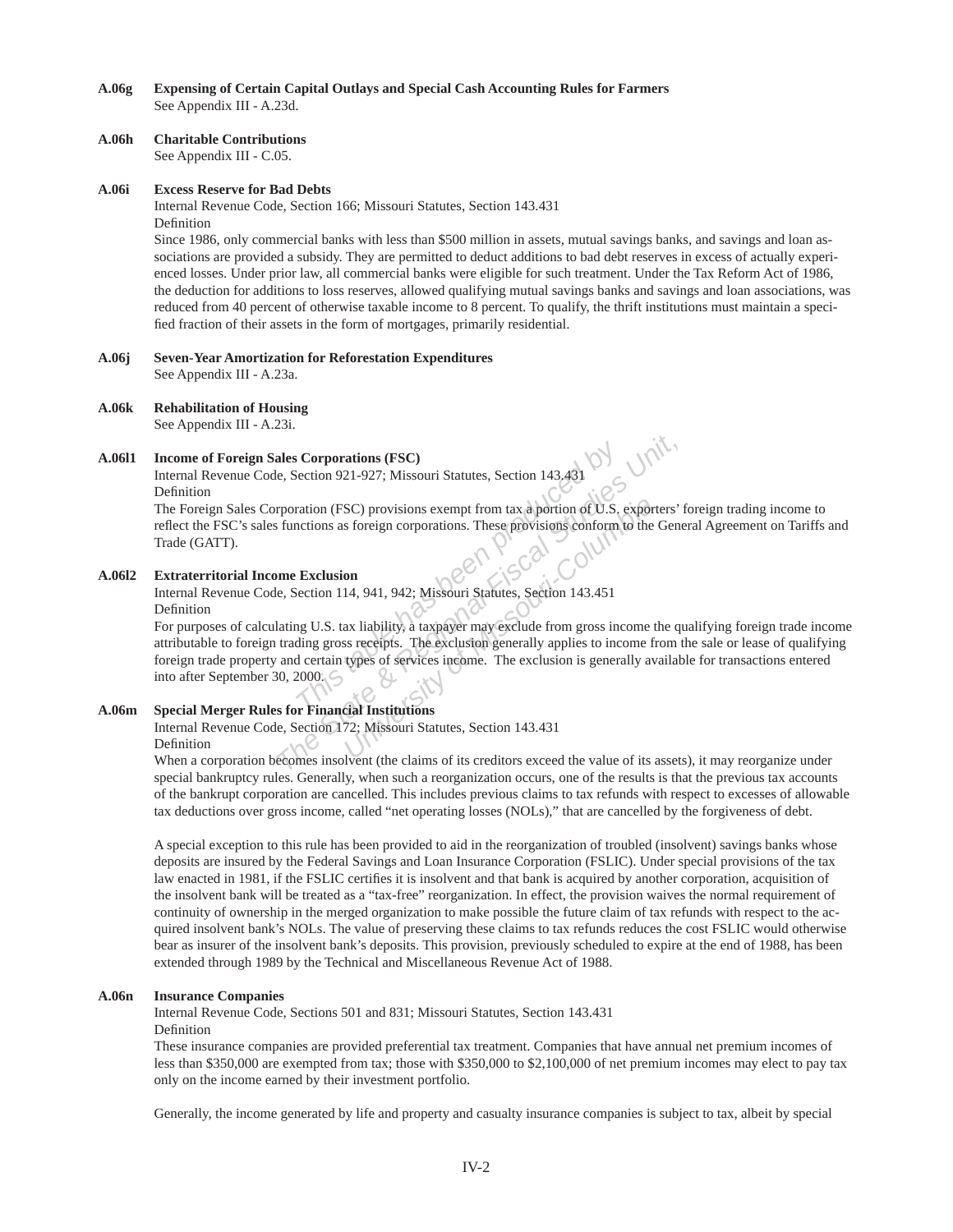rules. Insurance operations conducted by such exempt organizations as fraternal societies and voluntary employee benefit associations, however, are exempted from tax.

### **A.06o Blue Cross and Blue Shield**

Internal Revenue Code, Section 833; Missouri Statutes, Section 143.431 Definition

Although these organizations are not qualified as exempt, they are provided exceptions from otherwise applicable insurance company income tax accounting rules that effectively eliminate their tax liabilities.

#### **A.06p Treatment of Alaskan Native Corporations Losses**

Internal Revenue Code, Sections 1501 and 1502; Missouri Statutes, Section 143.431 Definition

The reference tax law severely restricts the ability of profitable corporations to reduce their tax liabilities by merging or buying corporations with accumulated net operating losses (NOLs) and as yet unrefunded claims to investment credits. The Tax Reform Act of 1986 granted Alaska Native Corporations specific exemption from these restrictions. This ensures that their refund claims, which would otherwise expire, could, nevertheless, be validated by combining with other corporations. The Technical and Miscellaneous Revenue Act of 1988 has limited this exception to NOLs and credits claimable prior to April 26, 1988.

#### **A.06q Shipping Companies That Are U.S. Flag Carriers**

Internal Revenue Code, Section 607; Missouri Statutes, Section 143.431

Definition

Certain companies that operate U.S. flag vessels receive a deferral of income taxes on that portion of their income used for shipping purposes, primarily construction, modernization and major repairs to ships, and repayment of loans to finance these qualified investments. Prior to Jan. 1, 1987, the deferral was indefinite, thereafter the deferral has been limited to 25 years. Within this period, the deferred taxable income must be spent for qualified investments or be taxed.

#### **A.06s Real Property Installment Sales**

Internal Revenue Code, Section 453; Missouri Statutes, Section 143.431

# Definition

the U.S. flag vessels receive a deferral of income taxes on t<br>construction, modernization and major repairs to ships, an<br>o Jan. 1, 1987, the deferral was indefinite, thereafter the de<br>ed taxable income must be spent for qu perate U.S. flag vessels receive a deferral of income taxes on that portion<br>rily construction, modernization and major repairs to ships, and repayment<br>or to Jan. 1, 1987, the deferral was indefinite, thereafter the deferra *Usor*, the determining matematic, therefore income must be spent for qualified investments or be<br>*Missouri-Statutes, Section 143.431*<br>**Missouri-Statutes, Section 143.431**<br>**Onal property could defer taxable income from "in** Prior to 1987, sellers of real and personal property could defer taxable income from "installment sales." Sellers who extended credit to a purchaser could defer the tax on gains from the sale until the receipt of the loan repayment. The Tax Reform Act of 1986 denied use of the installment method to all sellers of property sold in national markets, such as securities, and to sellers using "revolving credit" arrangements. The Act also installed a "proportionate disallowance rule" which restricted the tax benefit to the amount of credit extended that was financed by the seller's own equity. Because the installment method was generally available to all sellers before tax reform, the installment method was not considered a tax expenditure.

The Omnibus Budget Reconciliation Act of 1987 repealed the use of the installment method by all dealers in personal and real property, i.e., sellers who regularly hold property for sale or resale. It also repealed the proportionate disallowance rule for nondealers, defined a sellers of real property used in their business. The 1987 Act, however, requires payment of interest to the Federal Government on deferred taxes attributable to the sellers' total installment obligations in excess of \$5 million but including only property with sales prices exceeding \$150,000. The payment of a market rate of interest eliminates the benefit of the tax deferral. Thus, the 1987 Act restores pre-tax reform law for nondealers with total installment obligations of less than \$5,000,000. The tax benefit for these "small" nondealers is, therefore, a tax expenditure.

- **A.06t Timber Growing Costs** See Appendix III - A.23b.
- **A.06u Mining Reclamation** See Appendix III - A.23j.
- **A.06v Historic Structures** See Appendix III - A.23h.
- **A.06w Removing Architectural Barriers to the Handicapped** See Appendix III - A.23m.
- **A.06x Life Insurance** See Appendix III - A.15.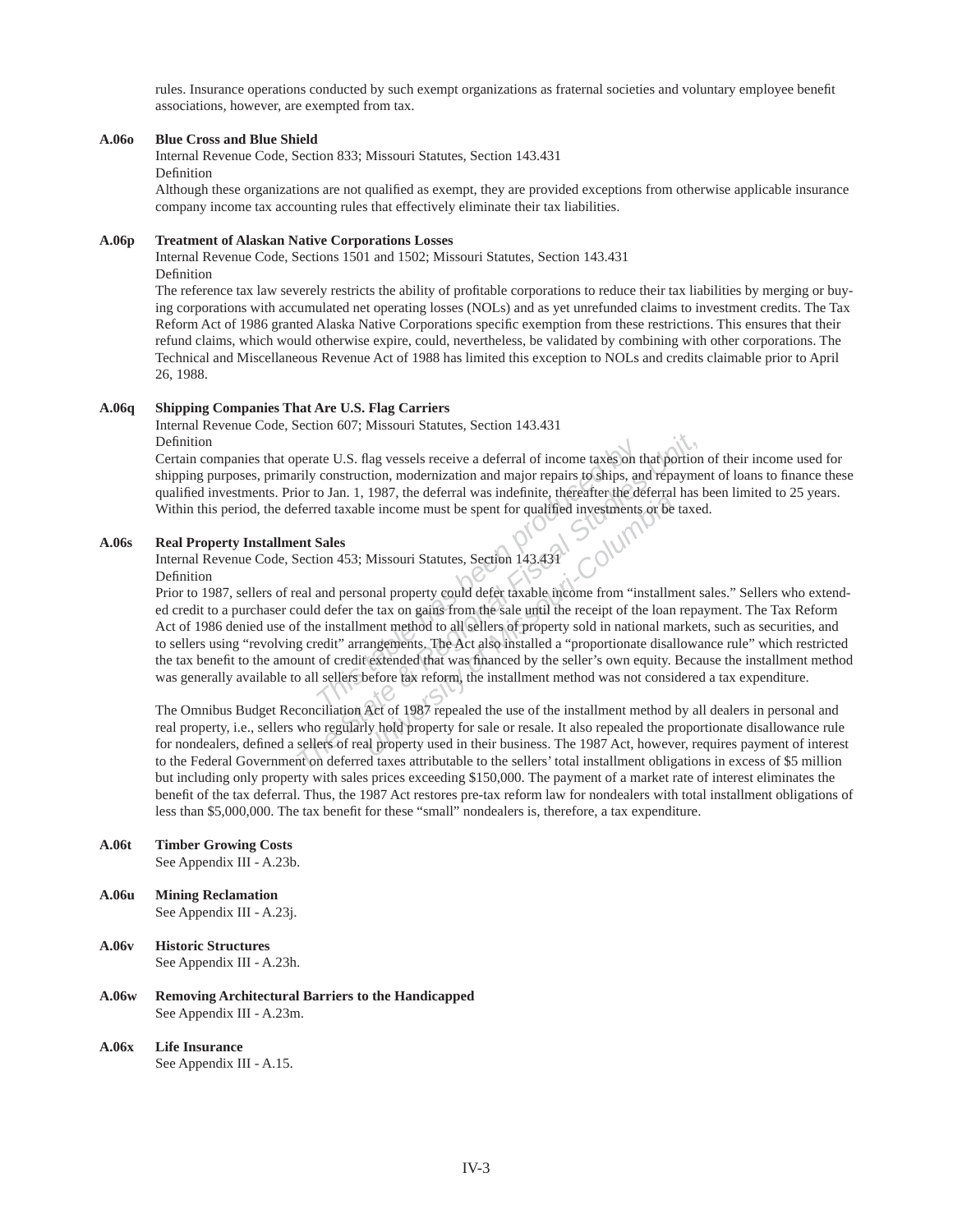#### **A.07 Foreign Income Allocations**

These consist of special rules effecting the allocation of income for corporations with foreign transactions.

#### **A.07a Income of U.S. Controlled Foreign Corporations**

Internal Revenue Code, Section 951-956; Missouri Statutes, Section 143.431 Definition

With certain limited exceptions, the income of foreign corporations controlled by U.S. shareholders is not subject to U.S. taxation because, under the reference tax rules, corporations chartered and operating in foreign countries are not subject to U.S. income reporting and taxation. The income of those foreign corporations becomes taxable only when the controlling U.S. shareholders receive dividends or other distributions from their foreign stockholding.

The normal income tax standard defines a controlling interest in a foreign corporation as ownership of more than 50 percent of the foreign corporation's common stock by U.S. shareholders when each holds 10 percent or more of the stock. Under the normal tax accounting rules, the currently attributable foreign source pre-tax income from such an interest is subject to U.S. taxation, whether or not distributed. Thus, when the normal tax rule is taken as a baseline, the excess of controlled foreign corporation income over the amount distributed to a U.S. shareholder gives rise to a tax expenditure in the form of a tax deferral, that is, an interest-free loan.

The worldwide income of U.S. persons is taxable by the United States and a credit for foreign taxes paid is allowed. The amount of foreign taxes that can be credited is limited to the pre-credit U.S. tax on the foreign source income. An accurate "sourcing" of domestic and foreign gross incomes and deductions is required, therefore, to determine the size of the credit and the U.S. tax owed.

The Tax Reform Act of 1986 revised the sourcing rules extensively and provided two exceptions. The first is an exception for sales of inventory property that reduces the U.S. tax of exporters. The second exception is for financial institutions and certain financing operations of nonfinancial enterprises from the rules that require allocation of interest expenses between domestic and foreign activities of a U.S. taxpayer.

#### **A.07b Allocation of Research and Development Expenses Suspension**

Internal Revenue Code, Section 861-865; Missouri Statutes, Section 143.431 Definition

986 revised the sourcing rules extensively and provided tweety that reduces the U.S. tax of exporters. The second exponsion and Development Expenses Suspension extensively and Development Expenses Suspension (and Developme *The State State State State State State State State State State State State State State State State State State State State State State State State State State State State State State State State State State State State S* mfinancial enterprises from the rules that require allocati<br>
a U.S. taxpayer.<br> **elopment Expenses Suspension**<br>
61-865; Missouri Statutes, Section 143.431<br>
s for taxing foreign income require an accurate "sourcin<br>
nieve a r The reference and normal tax rules for taxing foreign income require an accurate "sourcing" of deductions. Regulations issued in 1977 were designed to achieve a reasonable allocation of Research and Development expenses as between corporations' domestic and foreign activities, but successive legislative enactments suspended the requirement to allocate Research and Development expenses to foreign income until Aug. 1, 1986. The Tax Reform Act of 1986 then substituted for one year a statutory allocation rule which reduced by half the benefit enjoyed by taxpayers during the suspension period. The Technical and Miscellaneous Revenue Act of 1988 required that 64 percent of both U.S. and foreign based Research and Development expenses must be allocated to their respective income sources. The remaining Research and Development expenses must then be allocated on the basis of gross sales or gross income. These rules were made effective for the first four months of the first taxable year beginning after Aug. 1, 1987. Currently, corporations are again required to follow the 1977 rules which contain no tax expenditure element.

#### **A.07c Foreign Interest Expenses Allocation Rules**

Internal Revenue Code, Section 861; Missouri Statutes, Section 143.431

#### Definition

The Tax Reforms Act of 1986 revised the sourcing rules extensively and provided two exceptions. The first is an exception for sales of inventory property that reduces the U.S. tax of exporters. The second exception is for financial institutions and certain financing operations of nonfinancial enterprises from the rules that require allocation of interest expenses between domestic and foreign activities of a U.S. taxpayer.

**A.07d Inventory Allocation Rules** See above item A.07c.

#### **A.08a Tax Exemption of Certain Insurance Companies**

Internal Revenue Code, Section 501; Missouri Statutes, Section 143.431 Definition

Generally, the income generated by life and property and casualty insurance companies is subject to tax, albeit by special rules. Insurance operations conducted by such exempt organizations as fraternal societies and voluntary employee benefit associations, however, are exempted from tax.

**A.08b Deferral of Gains from Sale of Broadcasting Facilities—Minorities** See Appendix III - A.26.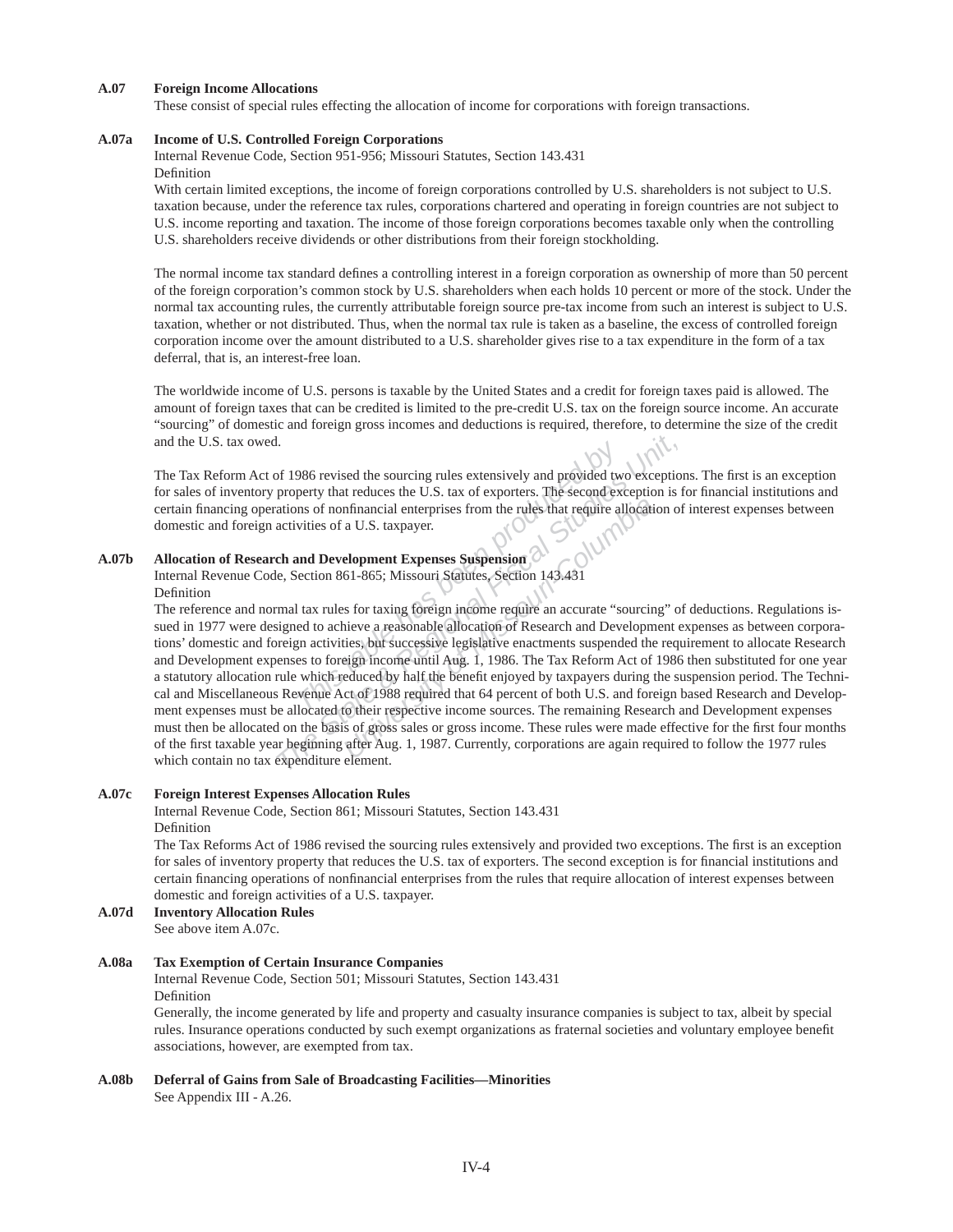#### **A.08c Exemption of Certain Mutuals' and Cooperatives' Income (Telephone and Electric)**

Internal Revenue Code, Sections 521 and 1381; Missouri Statutes, Section 143.431 Definition

The incomes of mutual and cooperative telephone and electric companies are exempted from tax if at least 85 percent of their revenues are derived from patron service charges.

#### **A.08d Special Employer Stock Ownership Plan (ESOP) Rules (Other Than Tax Credit)**

Internal Revenue Code, Section 423; Missouri Statutes, Section 143.431 Definition

A special type of employee benefit plan, organized as a trust, is tax-exempt. Employer-paid contributions (the value of stock issued to the ESOP) are deductible by the employer as part of employee compensation costs. They are not included in the employees' gross income for tax purposes, however, until they are paid out as benefits. The following special income tax provisions for ESOPs are intended to increase ownership of corporations by their employees: (1) annual employer contributions are subject to less restrictive limitations (percentages of employees' cash compensation); (2) ESOPs may borrow to purchase employer stock, guaranteed by their agreement with the employer that the debt will be serviced by his payment (deductible by him) of a portion of wages (excludable by the employees) to service the loan; (3) ESOPs' lenders may exclude half the interest from their gross income; (4) employees who sell appreciated company stock to the ESOP may defer any taxes due until they withdraw benefits; and (5) dividends paid to ESOP-held stock are deductible by the employer.

#### **A.08e Deferred Taxes for Financial Firms - Foreign Income**

#### **A.08f Deferral of Gain on Sale of Farm Refi ners**

**A.08g Film & TV Production See Appendix III - A.48**

#### **A.09 Expensing of Certain Small Investments**

Internal Revenue Code, Section 179; Missouri Statutes, Section 143.121.1 Definition

Qualifying investments in tangible property up to \$17,500 (\$10,000 prior to 1993) can be expensed rather than depreciated over time. To the extent that qualifying investment during the year exceeds \$200,000, the amount eligible for expensing is decreased. The amount expensed is completely phased out when qualifying investments exceed \$217,500.

#### **A.10 Empowerment Zones**

Internal Revenue Code, Section 1396(a); Missouri Statutes, Section 143.121.1 Definition

**This table has able that the State State & Regional Three<br>
This isomic State State & Regional To the State Been property up to \$17,500 (\$10,000 prior to 1993) can be expense<br>
that qualifying investment during the year exc** Qualifying businesses in designated economically depressed areas can receive tax benefits such as an employer wage credit, increasing expensing of investment in equipment, tax-exempt financing, and accelerated depreciation. In addition, a tax credit for contributions to certain community development corporations can be available.

# **A.11 Exclusion of Utility Conservation Subsidies**

Internal Revenue Code, Section 136; Missouri Statutes, Section 143.121.1 Definition

Subsidies by public utilities for customer expenditures on energy conservation measures are excluded from the gross income of the customer.

#### **A.12 Capital Gains Exclusion for Small Business Stock**

Internal Revenue Code, Section 1202; Missouri Statutes, Section 143.121.1 Definition

An exclusion of 50 percent is provided for capital gains from qualified small business stock held by individuals for more than five years. A qualified small business is a corporation whose gross assets do not exceed \$50 million as of the date of issuance of the stock. Certain activities such as personal services and banking are ineligible for the exclusion.

# **A.13 Expensing of Environmental Remediation Costs**

See Appendix III - A.33

#### **A.14 Employer-Provided Supplementary Unemployment Benefi ts**

Internal Revenue Code, Section 162; Missouri Statutes, Section 143.121.1 Definition

Employers may establish trusts to pay supplemental unemployment benefits to employees separated from employment. Interest payments to such trusts are exempt from taxation. Source: OMB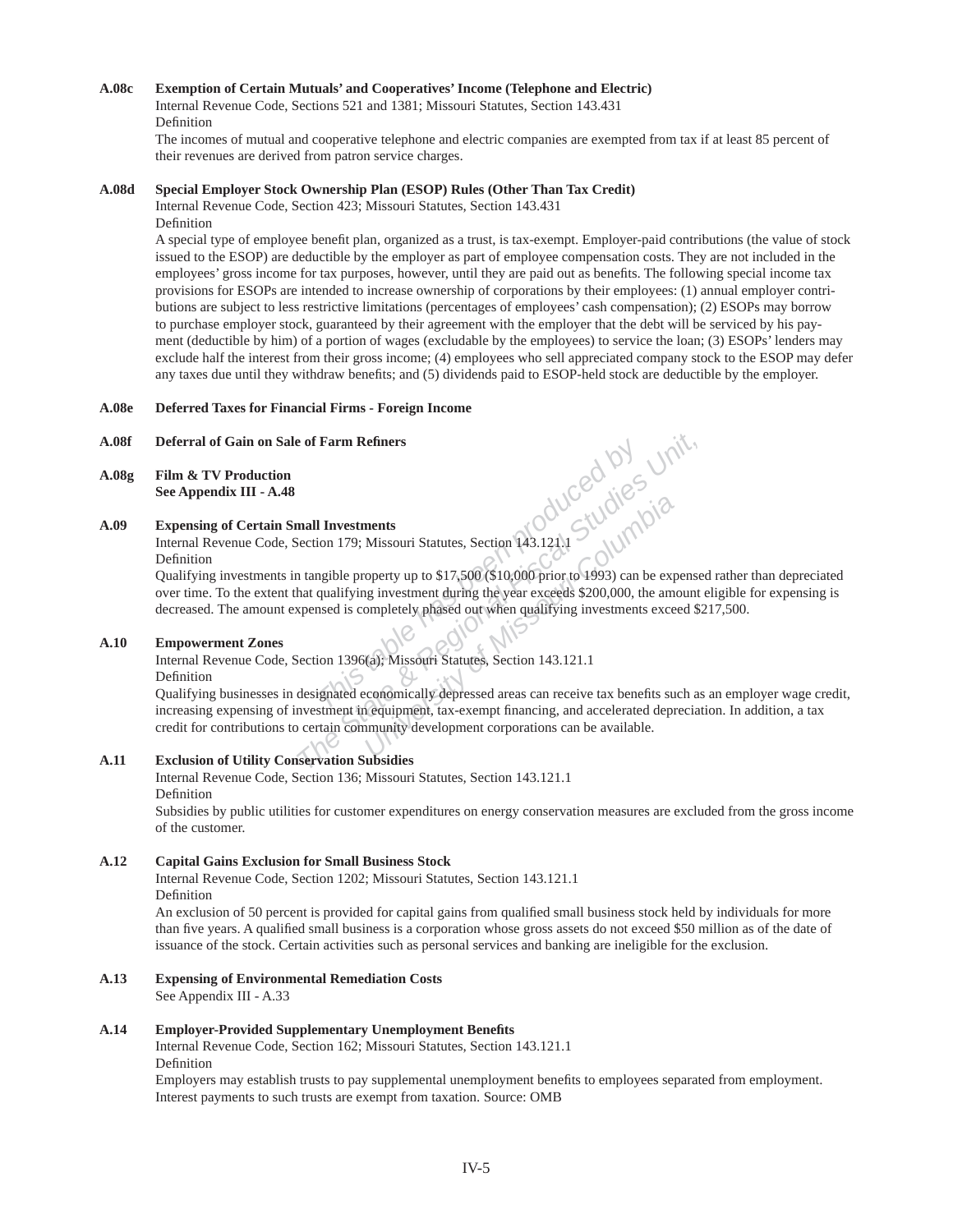#### **A.15 Employer-Paid Group-Term Life Insurance Premiums**

Internal Revenue Code, Section 79; Missouri Statutes, Section 143.121.1 Definition

Group-term life insurance premiums paid for coverage of \$50,000 or less by an employer may be excluded from an employee's federal gross income. If the cost of such policy exceeds the sum of the cost of \$50,000 of insurance, the amount paid by the employer for the excess over \$50,000 insurance is included in the employee's federal gross income. Source: OMB

#### **A.16 Complying with EPA Sulfur Regulations**

Internal Revenue Code, Section ; Missouri Statutes, Section Definition

Small refiners are allowed to deduct 75 percent of qualified capital costs incurred by the taxpayer during the taxable year. This provision was introduced by the American Jobs Creation Act (AJCA) enacted in 2004.

# **A.17 U.S. Production Activities**

See Appendix III - A.45

# A.18 Equipment Used in the Refining of Liquid Fuels

Internal Revenue Code, Section ; Missouri Statutes, Section Definition

This provision was introducted by the Energy Tax Incentives Act of 2005. Taxpayers may expense 50 percent of the cost of refinery investments which increase the capacity of an existing refinery by at least 5 percent or increase the throughput of qualified fuels by at least 25 percent. Qualified fuels include oil from shale and tar sands. Investments must be placed in service before January 1, 2012.

#### **A.19 Natural Gas Distrubution Pipelines Treated as 15 Year Property**

Internal Revenue Code, Section ; Missouri Statutes, Section

#### Definition

For the State of the State Basic and the State of 1,2012.<br> **The State Basic State Basic State Basic State Basic State & Regional Fiscal State & Regional Fiscal State Section**<br> **The State State State State State State State** Missouri-Statutes, Section<br>
the Energy Tax Incentives Act of 2005. The depreciation<br>
original use of which occurred after April 11, 2004 and l<br>
operty which the taxpayer or a related party had entered<br>
ucted on or before A This provision was introducted by the Energy Tax Incentives Act of 2005. The depreciation period is shortened to 15 years for any gas distrubution lines the original use of which occurred after April 11, 2004 and before January 1, 2011. The provision does not apply to any property which the taxpayer or a related party had entered into a binding contract for the construction thereof or self-constructed on or before April 11, 2005.

### **A.20 Geological and Geophysical Expenditures over 2 Years**  See Appendix III - A.50

- **A.21 Energy Effi cient Commercial Building Property** See Appendix III - A.51
- **A.22 Highway Projects and Rail-Truck Transfer Facilities** See Appendix III - A.52

# **A.24 FERC Restructuring Policy**

#### **Internal Revenue Code, Section ; Missouri Statutes, Section**  Definition

Utilities that sell their transmission assets to a FERC-approved independent transmission company are allowed a longer recognition period for their gains from sale. Rather than paying tax on any gain from the sale in the year that sale is completed, utilities will have 8 years to pay the tax on any gain from the sale. The rule expires at the end of 2007.

#### **B. Missouri Exclusion**

This consists of dividends, interest and other property income derived from sources in other states and countries.

#### **B.01 Non-Missouri Source Income**

Missouri Statutes, Section 143.461 and Missouri Supreme Court Decisions

Definition

A corporation domiciled in Missouri may exclude from Missouri taxable income all sources, income deemed to be from non-Missouri sources prior to application of the apportionment fraction in arriving at Missouri taxable income Missouri sources. The result generally is that the intangible income of Missouri domiciled corporations is not taxed.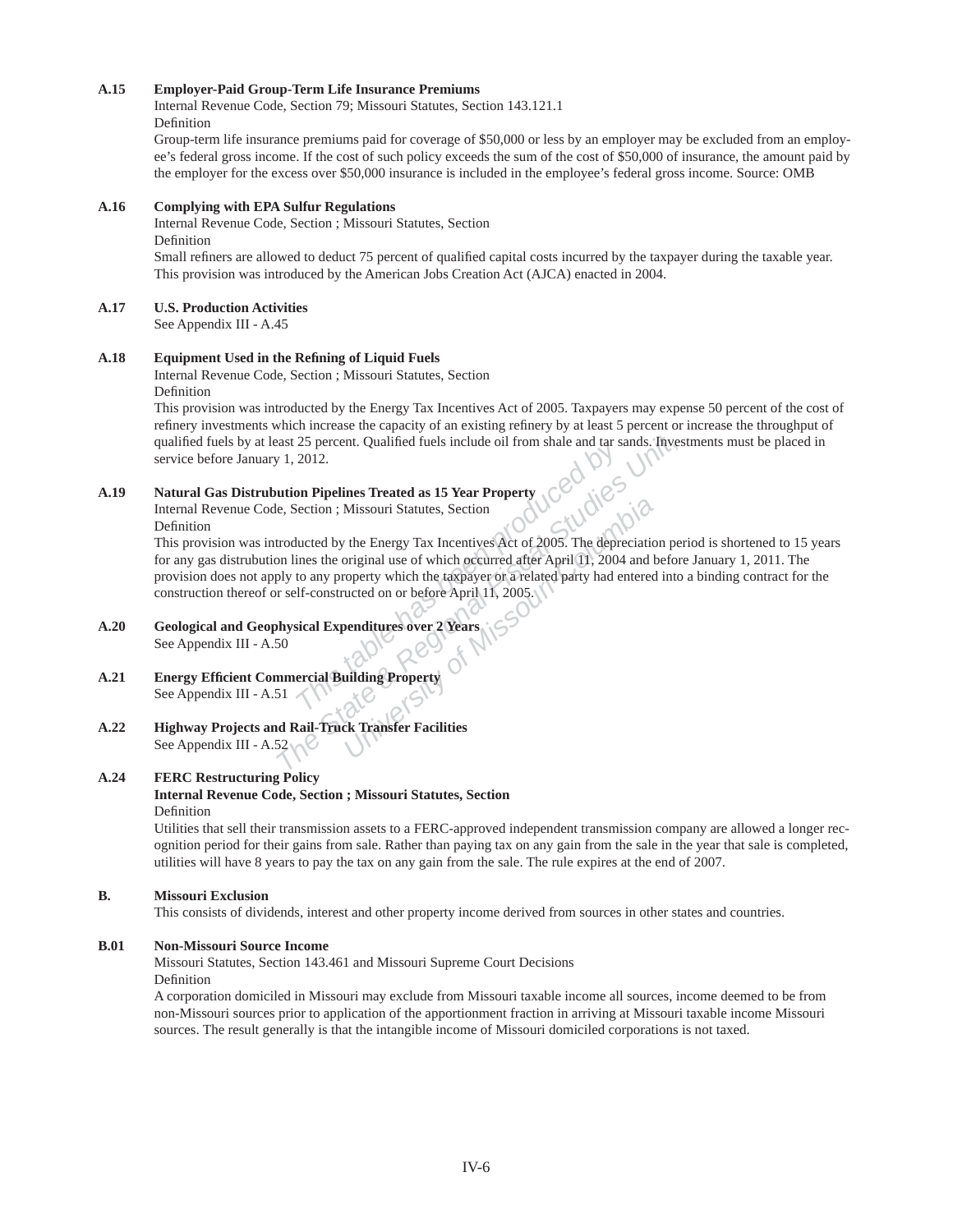# **C. Missouri Deductions**

These are specific deductions allowed to corporations in addition to those permitted by federal statute.

#### **C.01 Federal Income and Other Tax Deduction**

Missouri Statutes, Section 143.171

Definition

A Missouri corporation is allowed a deduction for its federal income tax liability for the same taxable year in which the Missouri return is filed.

Added to the federal income tax deduction (on the Missouri return) are foreign tax credit, alternative minimum tax, and tax from recapture of investment credit. The total federal income tax deduction must include these taxes.

- **C.03 Enterprise Zone Modifi cation** See Appendix III - B.04
- **C.04 Brownfi eld Income Modifi cation** See Appendix III - B.06

#### **C.05 Mutual Fund Modifi cation**

- **D. Missouri Credits**
- **D.01 Neighborhood Assistance Credit** See Appendix III - D.02
- re Credit<br>
Inded Business Facility<br>
The Credit<br>
The State & Regional Fiscal Studies University<br>
State & Regional Fiscal Studies State<br>
of Missouri-Columbia<br>
International State of Missouri-Columbia<br>
International State of **D.02 Credit for New or Expanded Business Facility** See Appendix III - D.03
- **D.03 Development and Reserve Credit** See Appendix III - D.04
- **D.04 Enterprise Zone Credit** See Appendix III - D.05
- **D.05 Wood Energy Producers Credit** See Appendix III - D.06
- **D.06 Seed Capital Tax Credits** See Appendix III - D.07

# **D.07 Unemployed Agricultural Credit**

Missouri Statutes, Section 135.275 Definition

An employer of an unemployed agricultural person for any three consecutive month period during the period Aug. 13, 1986 to July 1, 1988 may claim an income tax credit of \$200 per each period of employment of the eligible person. This law became effective Aug. 13, 1986. This law has expired.

- **D.08 Affordable Housing Credit** See Appendix III - D.10
- **D.09 Export Finance Credit** See Appendix III - D.11
- **D.10 Low Income Housing Credit** See Appendix III - D.12
- **D.11 Small Business Incubator Credit** See Appendix III - D.13
- **D.12 Infrastructure Development Credit** See Appendix III - D.14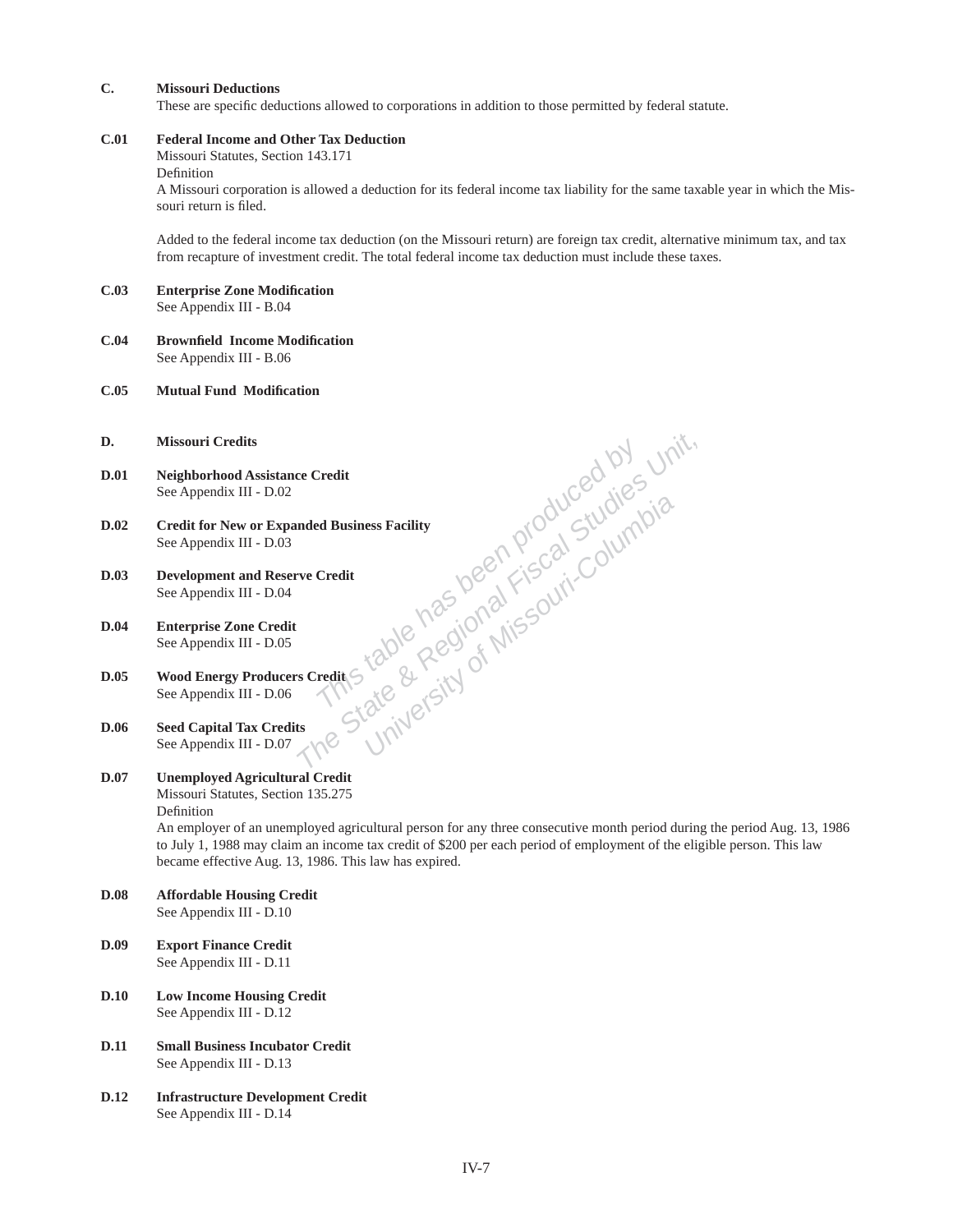| D.13        | <b>Qualified Research Expense Credit</b><br>See Appendix III - D.16                                                                                                                                                                                 |
|-------------|-----------------------------------------------------------------------------------------------------------------------------------------------------------------------------------------------------------------------------------------------------|
| D.14        | <b>Small Business Investment Credit</b><br>See Appendix III - D.17                                                                                                                                                                                  |
| D.15        | <b>Community Bank Investment Credit</b><br>See Appendix III - D.20                                                                                                                                                                                  |
| D.16        | <b>Higher Education Scholarship Credit</b><br>See Appendix III - D.18                                                                                                                                                                               |
| <b>D.17</b> | <b>Brownfield Tax Benefits Credit</b><br>See Appendix III - D.19                                                                                                                                                                                    |
| <b>D.18</b> | <b>Business Use Incentives (BUILD) Tax Credit</b><br>See Appendix III - D.21                                                                                                                                                                        |
| D.19        | <b>Youth Opportunities Tax Credit</b><br>See Appendix III - D.22                                                                                                                                                                                    |
| D.20        |                                                                                                                                                                                                                                                     |
| D.21        |                                                                                                                                                                                                                                                     |
| D.22        |                                                                                                                                                                                                                                                     |
| D.23        | 9 Appendix III - D.25<br>See Appendix III - D.25<br>See Appendix III - D.26<br>See Appendix III - D.26<br>See Appendix III - D.26<br>See Appendix III - D.27<br>Film Production Credit (No 2 COU <sup>C)</sup> (NO 5 OUT)<br>See Appendix III - D.2 |
| D.24        |                                                                                                                                                                                                                                                     |
| D.25        |                                                                                                                                                                                                                                                     |
| D.26        |                                                                                                                                                                                                                                                     |
| D.27        | See Appendix III - D.37                                                                                                                                                                                                                             |
| D.28        | <b>Rebuilding Communities Credit</b><br>See Appendix III - D.31                                                                                                                                                                                     |
| D.29        | <b>Missouri Individual Training Account Program Credit</b><br>See Appendix III - D.32                                                                                                                                                               |
| D.30        | <b>Transportation Development Credit</b><br>See Appendix III - D.33                                                                                                                                                                                 |
| D.31        | <b>Business Use Incentives (BUILD) Tax Credit—Rebuilding Communities</b><br>See Appendix III - D.21                                                                                                                                                 |
| D.32        | <b>Credit for New or Expanded Business Facility—Rebuilding Communities</b><br>See Appendix III - D.03                                                                                                                                               |
| D.33        | <b>Small Business Investment Credit-Rebuilding Communities</b><br>See Appendix III - D.17                                                                                                                                                           |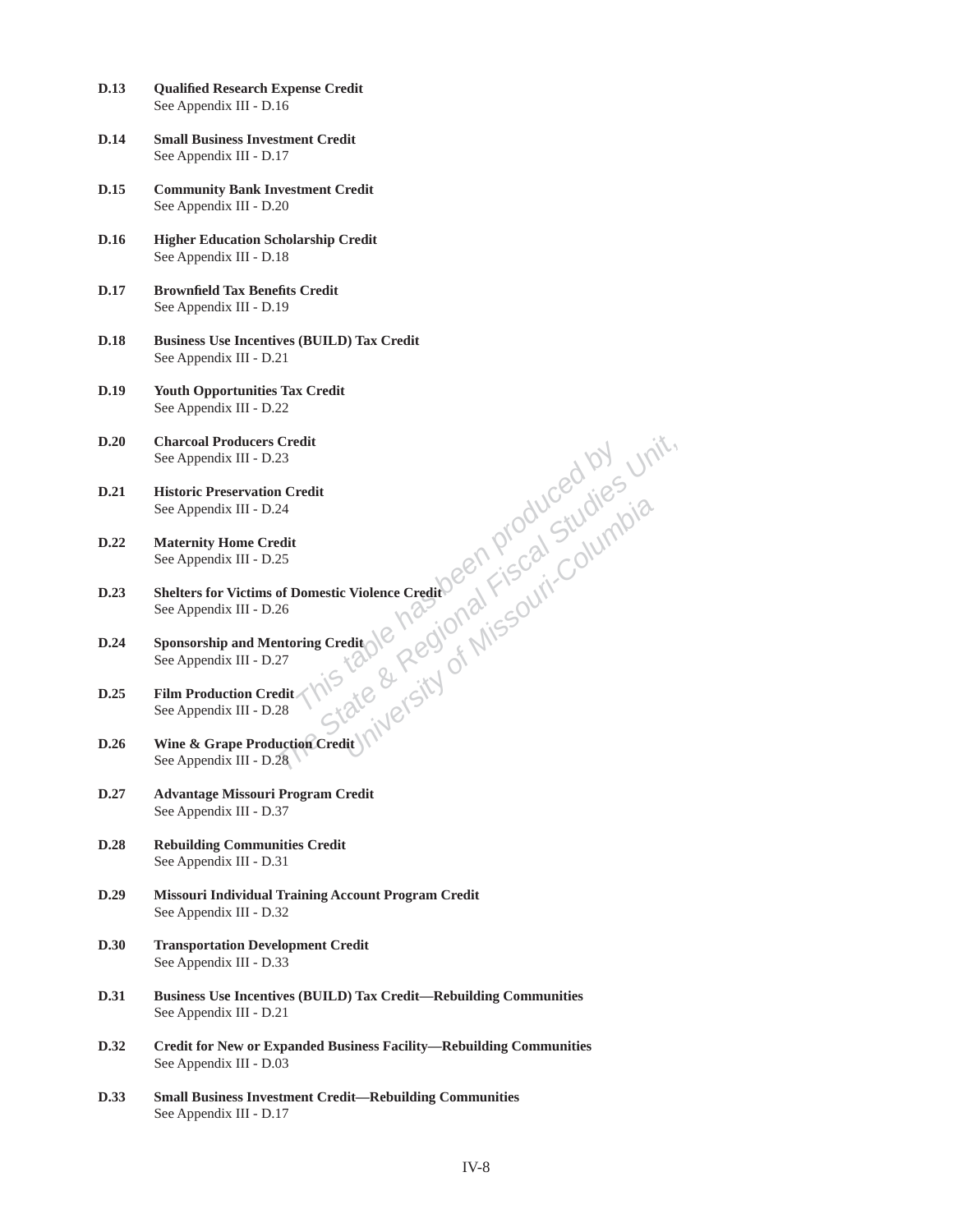- **D.34 Agricultural Product Utilization Contributor Credit** See Appendix III - D.38
- **D.35 Bank Tax Credit For S Corp Shareholders** See Appendix III - D.39
- **D.36 Dry Fire Hydrant Credit** See Appendix III - D.40
- **D.37 Family Development Creation Credit** See Appendix III - D.41
- **D.38 New Enterprise Creation Credit** See Appendix III - D.42
- **D.39 New Generation Cooperative Incentive Credit** See Appendix III - D.43
- **D.40 Remediation Tax Credit** See Appendix III - D.44
- **D.41 SBA Guaranty Fee Credit** See Appendix III - D.45
- **D.42 Shared Care Tax Credit** See Appendix III - D.47
- **D.43 Disabled Access Tax Credit** See Appendix III - D.48
- **D.44 Mature Worker Child Care Credit** See Appendix III - D.49
- **D.45 Strategic Initiative Investment Income Tax Refund** See Appendix III - D.50
- **The State of Produced by Unit,**<br>
1.45<br>
The State Credit<br>
1.48<br> **The State Credit**<br>
1.48<br> **The State Credit**<br>
1.49<br> **The Regional Fiscal State State Columbia**<br> **The State Columbia**<br> **The State State Of Missouri-Columbia**<br> **D.46 Rebuilding Communities and Neighborhood Preservation Act** See Appendix III - D.51
- **D.47 Bank Franchise Tax Credit** See Appendix III - D.52
- **D.48 Demolition Tax Credit** See Appendix III - D.53
- **D.49 Development Tax Credit**  See Appendix III - D.54
- **D.50 Special Needs Adoption Credit**  See Appendix III - D.08
- **D.51 New Enhanced Enterprise Zone Credit**  See Appendix III - D.55
- **D.52 Missouri Quality Jobs**  See Appendix III - D.56
- **D.53 Children In Crisis**  See Appendix III - D.57